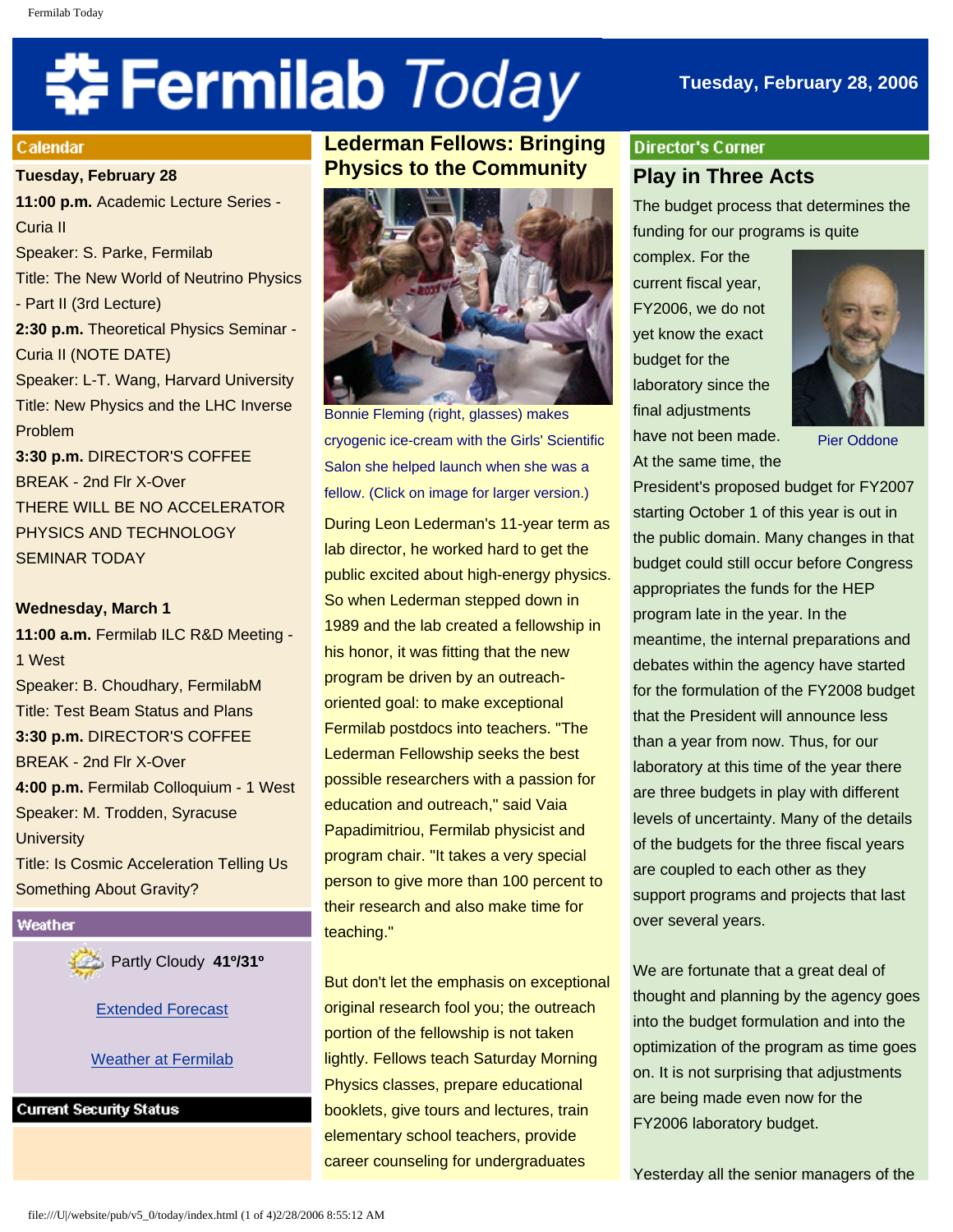#### [Secon Level 3](http://www.fnal.gov/pub/about/public_affairs/currentstatus.html)

## **Wilson Hall Cafe**

**Tuesday, February 28** -Tomato Bisque -Lemon Pepper Club -Burgundy Beef Tips -Baked Fish Creole over Rice -Grilled Chicken Caesar Wrap -Supreme -Rio Grande Taco Salads

The Wilson Hall Cafe accepts Visa, Master Card, Discover and American Express.

#### [Wilson Hall Cafe Menu](http://lss.fnal.gov/cafe/)

#### **Chez Leon**

**Wednesday, March 1 Lunch** -Chicken Enchiladas -Mexican Rice -Confetti Salad -Pineapple Flan

**Thursday, March 2 Dinner**  BOOKED

#### [Chez Leon Menu](http://lss.fnal.gov/chezleon/index.html)

Call x4512 to make your reservation.

## **Search**

## **Search the Fermilab Today Archive**

- search
- **Info**

and initiate brand new outreach programs at the lab--and those are just a handful of past fellows' accomplishments. Former fellows say there is a high return for all the work involved. "When you teach something, you understand it better. You also learn to communicate your research with non-scientists--and that's something you carry with you for the rest of your career," said Papadimitriou, who served as the first fellow. "The fellowship was great preparation for a career in education," said Timothy Mckay, a professor at the University of Michigan and 1992-95 fellow. Fermilab physicist and former fellow Leo Bellantoni explained why he thought the program was important: "Human curiosity isn't satisfied just because researchers discover something new, you've got to spread it around," he said.

Lederman Fellows can choose from a wide variety of experiments and accelerator research for their postdoctoral work. For more information about the Lederman Fellowship program, or to apply, go to the [program website.](http://www.fnal.gov/pub/forphysicists/fellowships/lederman.html) —*Siri Steiner*

## **SLAC Today: New Daily Publication Launches**

If you're interested in what happens when electrons collide with positrons, or what *really* happens when molecules make and break bonds, you can check out a new online publication--*[SLAC](http://today.slac.stanford.edu/) [Today](http://today.slac.stanford.edu/)*--sent straight from the source. With experiments ranging from the LCLS, which will capture chemical reactions in "real time," to a particle collider housed in the longest building in the world, the Stanford Linear Accelerator Center's new publication is bound to be interesting.

laboratory traveled to DOE in Germantown to make our annual presentation to the agency on the budget scenarios for the laboratory. While this was the kick-off meeting for the budget planning process for FY2008, we discussed all three budget years. We received many questions and had lively discussions. The meeting provided us with the opportunity to arm our program managers with all the facts they need to represent the program successfully in the internal competition for funds within the agency. For our part we learned from them what parts of our programs are easy to sell and what parts are harder. This allows us to formulate our program in the optimal way to win support as we move forward in the process.

## **Accelerator Update**

#### **February 24 - 27**

- Operations turned off all the machines at 00:01 hours on Sunday, February 26. - The shutdown officially began at 00:00 hours on Monday, February 27. [Read the Current Accelerator Update](http://www.fnal.gov/pub/news06/update.html) [Read the Early Bird Report](http://www-bd.fnal.gov/earlybird/ebird.html) [View the Tevatron Luminosity Charts](http://www.fnal.gov/pub/now/tevlum.html)

#### **Announcements**

#### **Scottish Country Dancing**

Scottish Country Dancing will meet today, February 28, at Kuhn Barn on the Fermilab site. Instruction begins at 7:30 p. m. and newcomers are always welcome. Most dances are fully taught and walked through, and you do not need to come with a partner. Info at 630-840-8194 or 630-584-0825 or [folkdance@fnal.gov](mailto:folkdance@fnal.gov).

## **Message From Visual Media Services: Get Requests in Early**

VMS is shifting labor resources to cover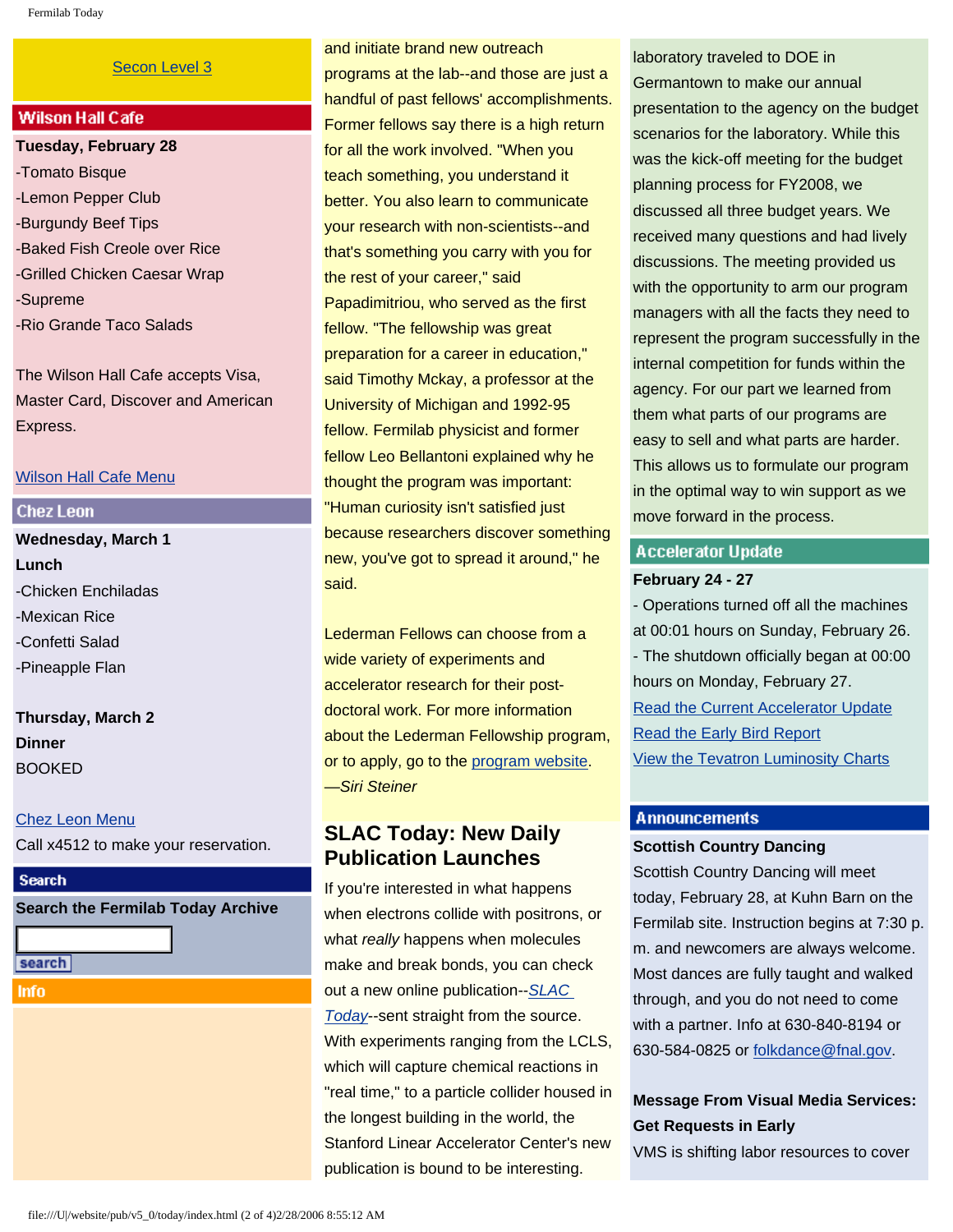Fermilab Today

## Fermilab Today is online at: [http://www.](http://www.fnal.gov/today/) [fnal.gov/today/](http://www.fnal.gov/today/)

Send comments and suggestions to [today@fnal.gov](mailto:today@fnal.gov)

[Fermilab Today archive](http://www.fnal.gov/pub/today/archive.html)

[Fermilab Today PDF Version](http://www.fnal.gov/pub/today/archive.html)

[Fermilab Result of the Week archive](http://www.fnal.gov/pub/today/resultoftheweek/index.html)

[Fermilab Safety Tip of the Week archive](http://www.fnal.gov/pub/today/safety/index.html)

[Linear Collider News archive](http://www.fnal.gov/pub/today/linearcollider/index.html)

[Fermilab Today classifieds](http://www.fnal.gov/pub/today/classifieds.html)

[Subscribe/Unsubscribe to Fermilab Today](http://www.fnal.gov/pub/today/subscription.html)

#### You can subscribe [here.](http://today.slac.stanford.edu/subscribe.asp)

## **Milestones**

**Bernie Dugan, EAP Coordinator Retires**

Bernie Dugan, Employee Assistance Program coordinator since October 1992, retires today. The EAP will be suspended until an outside contractor assumes her job in the near future.

## In the News

*William and Mary News* **February 23, 2006: Energy secretary gets lesson from grad student**

Stephanie Bailey, a doctoral student in physics at the College, gave a presentation on nuclear-physics research to U.S. Secretary of Energy Samuel W. Bodman during his visit to the Jefferson Lab in Newport News on Wednesday, Feb. 22.

Secretary Bodman and his entourage heard a short explanation of the G0 (pronounced G-zero) project, an ambitious investigation of the subatomic particles known as quarks under way in Hall C of the Jefferson Lab. Specifically, G0 is examining the contribution of the strange quark—one of the six known varieties of quarks—to the electric and magnetic properties of the proton. **[Read More](http://www.wm.edu/news/index.php?id=5662)**

the services we provide with a reduced production team. We now ask that all duplication jobs be submitted through the Visual Media Service customer service desk located in Wilson Hall ground floor northwest. We will no longer staff Duplicating for walk-in business. This will mean more lead time for projects. We appreciate as much lead time as you can give us. Our normal turn around is 5 working days on all jobs. We have had this in place for 15 years. If something needs to be completed in a rush please let us know and we will determine if we can meet that deadline.

## **Budker Seminar Series**

"The CANDLE Project & Future Activities" with speaker Artur Paytyan, of Yerevan University & Fermilab, tonight, February 28 at 6:00 p.m. in the User's Center Music Room.

## **Baseline Neutrino Workshop**

Fermilab and BNL are planning a joint study on possible very long base-line neutrino experiments using an upgraded proton source at Fermilab. This study would consider physics opportunities for exploring neutrino masses and mixings at a follow-up experiment to the first phase of NOvA and/or at DUSEL. A kickoff workshop and organizational meeting will be held at Fermilab on March 6-7, 2006. We invite active participation from all interested parties. Information about the workshop is now available [online.](http://www.fnal.gov/directorate/DirReviews/Neutrino_Wrkshp.html) There is no registration, but it would help our planning if you would indicate your intention to attend to [crae@fnal.gov](mailto:crae@fnal.gov). For information, contact Hugh Montgomery [\(mont@fnal.gov](mailto:mont@fnal.gov)) or Sally Dawson [\(dawson@bnl.gov\)](mailto:dawson@bnl.gov).

**[Upcoming Activities](http://www.fnal.gov/pub/today/upcoming_activities.html)**